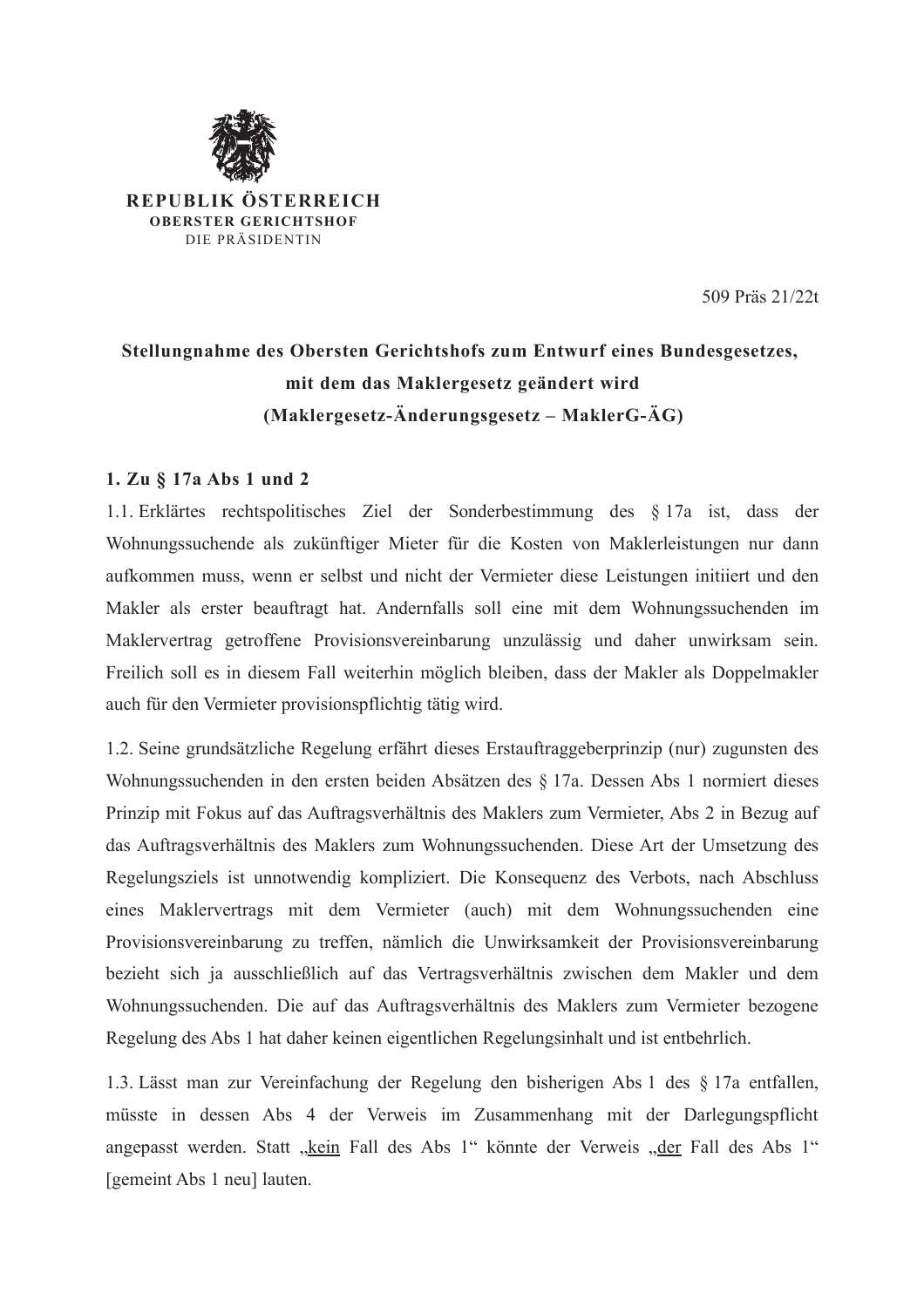1.4. Sollte dem geplanten Abs 1 des § 17a doch einen eigener Bedeutungsgehalt (im Verhältnis zu Dritten?) zuzumessen sein oder soll dieser zur Klarstellung erhalten bleiben, sollte darin konsequenterweise nicht nur auf den vom Vermieter selbst erteilten Auftrag abgestellt werden. Zur Vermeidung von Umgehungen sollten dem Auftrag des Vermieters auch Vermittlungsaufträge gleichgestellt werden, die ein vom Vermieter dazu Berechtigter im eigenen Namen erteilt. In diesem Sinn umfasst ja die Ausnahmeregelung des § 17a Abs 3 Z 2 (Absehen vom Abschluss eines Maklervertrags) auch Verwalter, "Organwalter" und "maßgebliche Personen".

## 2. Zu § 17a Abs 3 Z 1

2.1. Die komplexe Bestimmung des § 17a Abs 3 Z 1 soll den Erläuterungen nach Provisionsansprüche des Maklers gegen den Wohnungssuchenden in jedem Fall ausschließen, wenn zwischen dem Vermieter (oder dem Verwalter) und dem Makler eine so enge wirtschaftliche Beziehung besteht, dass typischerweise eine besondere Gefahr einer Umgehung des Erstauftraggeberprinzips besteht. Deren Wortlaut ist aber nicht an den bereits bestehenden Eigengeschäft/Naheverhältnis-Tatbestand des § 6 Abs 4 MaklerG angelehnt.

2.2. § 17a Abs 3 Z 1 enthält keine Generalklausel mit einer beispielhaften Aufzählung bestimmter Konstellationen, sondern konkrete, anscheinend abschließend angeführte Tatbestandsalternativen. Diese sind zwar – erklärtermaßen bewusst – grundsätzlich weit formuliert. So ist etwa keine "Erheblichkeitsschwelle" für Beteiligung oder Einfluss vorgesehen. Andererseits erfasst die vorgeschlagene Formulierung aber nur jene Fälle, in denen Vermieter (Verwalter) und Makler miteinander wirtschaftlich durch "Über- oder Unterordnung" verbunden sind. Sind Vermieter(-gesellschaft) und Immobilienmakler(gesellschaft) hingegen gesellschaftsrechtlich "Schwestern" und (nur) über einen gemeinsamen Eigentümer konzernmäßig verbunden, liegt weder eine Beteiligung vor, noch hat der eine Einfluss auf den anderen.

2.3. Die Reichweite dieser Ausschlusstatbestände – insbesondere im Vergleich zur Regelung des  $\S 6$  Abs 4 MaklerG – ist letztlich eine vom Gesetzgeber zu treffende rechtspolitische Entscheidung.

## 3. Zu § 17a Abs 3 Z 2, Abs 4, Abs 5 Z 1 und Z 2; § 18

Das Erstauftraggeberprinzip gilt zugunsten des Wohnungssuchenden als dem zukünftigen Mieter. Anders als in den Abs 1 und 2 sowie im Einleitungssatz des Abs 3 wird der